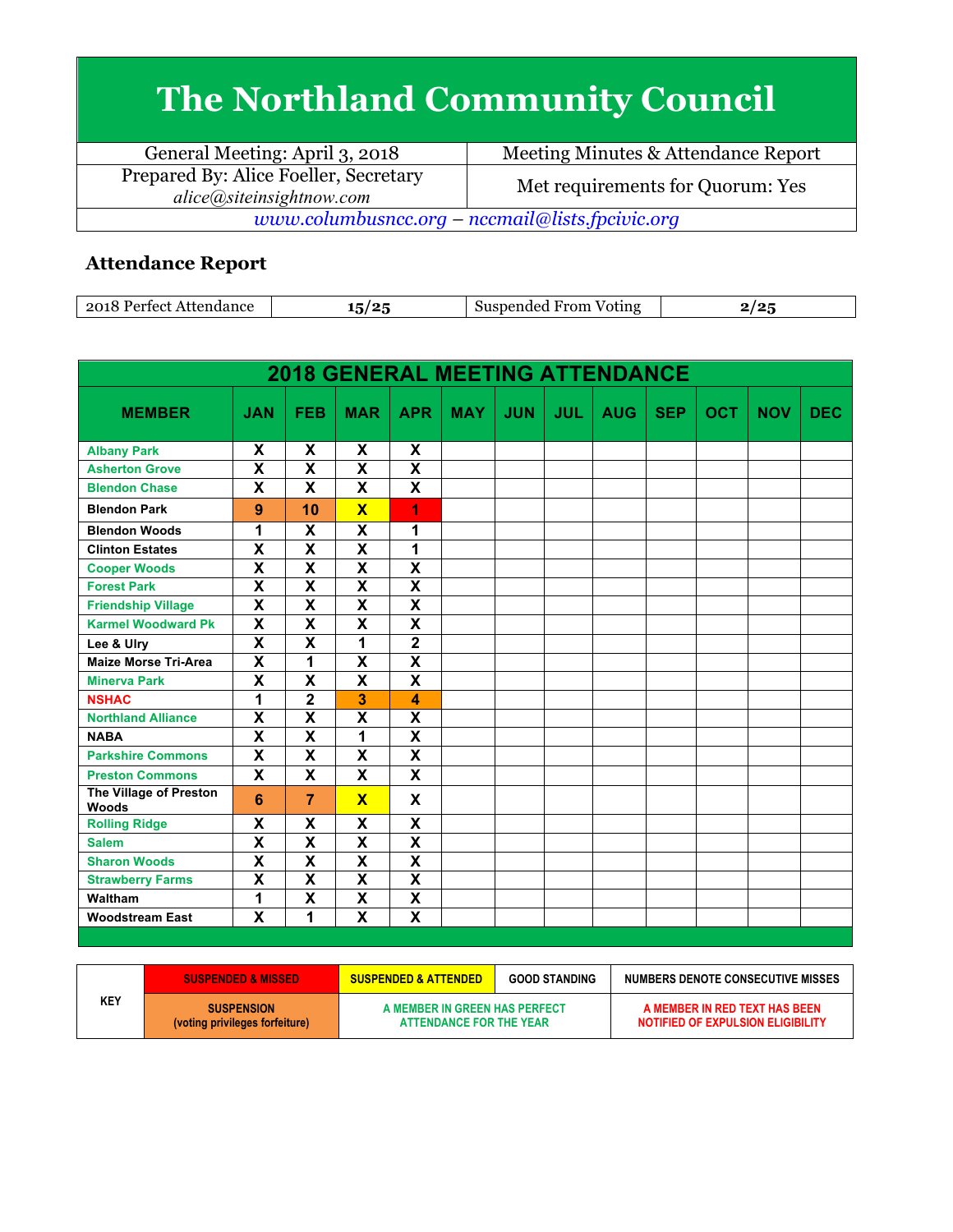| Roll was taken. See above chart for details.<br>$\bullet$                                                                                                                                                                                                                                                                                                                                                                                                                                                                                                                                                                                                                                                                                                                                                                                                                                                                                                                                                                                                                                                                                                                                            |  |  |
|------------------------------------------------------------------------------------------------------------------------------------------------------------------------------------------------------------------------------------------------------------------------------------------------------------------------------------------------------------------------------------------------------------------------------------------------------------------------------------------------------------------------------------------------------------------------------------------------------------------------------------------------------------------------------------------------------------------------------------------------------------------------------------------------------------------------------------------------------------------------------------------------------------------------------------------------------------------------------------------------------------------------------------------------------------------------------------------------------------------------------------------------------------------------------------------------------|--|--|
| <b>Liaison Reports</b>                                                                                                                                                                                                                                                                                                                                                                                                                                                                                                                                                                                                                                                                                                                                                                                                                                                                                                                                                                                                                                                                                                                                                                               |  |  |
| No one from the Fire Department attended.<br>$\bullet$                                                                                                                                                                                                                                                                                                                                                                                                                                                                                                                                                                                                                                                                                                                                                                                                                                                                                                                                                                                                                                                                                                                                               |  |  |
| Block Watch Meeting had good information on peddlers<br>$\bullet$<br>Next Block Watch Coordinators Meeting 7pm Tuesday June<br>$\bullet$<br>19; City Attorney will speak; 1120 Morse Rd.<br>The Beechcroft Newsstand on 161 was broken into and \$13K<br>$\bullet$<br>was stolen, per Dave Cooper. No update from police.<br>Video doorbells and home video surveillance cameras are<br>$\bullet$<br>helpful to police. It often captures vehicle license plates and<br>suspects' faces. Ring Doorbell is a popular brand. A case of<br>stolen packages was solved when the person was identified<br>and the suspect turned himself in for drug treatment. The<br>person may be prosecuted for multiple unsolved cases. The<br>photos and videos can be emailed right to police.                                                                                                                                                                                                                                                                                                                                                                                                                     |  |  |
| No one from the City Attorney's Office attended.<br>$\bullet$                                                                                                                                                                                                                                                                                                                                                                                                                                                                                                                                                                                                                                                                                                                                                                                                                                                                                                                                                                                                                                                                                                                                        |  |  |
| Sharon Woods neighborhood sign: working on getting<br>$\bullet$<br>moved out of Devonshire.<br>Chris went to Maize-Morse meeting and is working on issues<br>$\bullet$<br>presented there including streetlight being knocked down.<br>Strawberry Farms has been awarded PRIDE week, which<br>$\bullet$<br>will take place the first week in June.<br>The Northland area was awarded \$9 million for<br>$\bullet$<br>infrastructure/capital projects from the Mayor's budget,<br>announced recently.<br>Bruce Black and Nora Gerber, Department of<br>$\bullet$<br>Neighborhoods: Described the Neighborhood PRIDE<br>program, where all city services are focused on a specific<br>neighborhood. This program is awarded by application on an<br>annual basis. Activities include Mobility Monday, Evening<br>with the Mayor Tuesday, Wednesday Wellness & Community<br>Walk, Neighborhood Safety Academy Thursday, Friday<br>cookout. The free lunches and dinners are open to anyone in<br>Northland because the idea is to build a sense of community.<br>Join us at Hawthorne Elementary School May 10 all school<br>day to help with bicycle helmet fitting for all of the school<br>children. |  |  |
| David Roseman of Friends of Alum Creek and Tributaries<br>$\bullet$<br>and Consider Biking gave an update. Earth Week activities<br>will be kicking off April 14-22 Green Columbus and<br>EarthDayColumbus.org. Register a volunteer opportunity or<br>find a volunteer event. FACT is doing a cleanup at Casto<br>Park April 21 9am to noon. Free tree to plant if you help. 161<br>Clean Up is one of the events registered.<br>Morse Road is going to be adding a dedicated southbound<br>$\bullet$<br>turn lane from Morse Rd to Sunbury Road south. This will<br>cause a delay in getting a connector to the Alum Creek Path<br>on the south side of Morse so both projects can be done<br>together. (There is an access from the north side of Morse<br>Road to the Alum Creek Trail.)<br>Steward and Stygler 5,000-foot extension will include a<br>٠<br>shared-use path. Unfortunately it's just short of connecting<br>to the Big Walnut Trail. Consider Biking is pushing for a<br>completed connection.<br>Widening Cleveland Avenue near St. Ann's is underway.                                                                                                                          |  |  |
|                                                                                                                                                                                                                                                                                                                                                                                                                                                                                                                                                                                                                                                                                                                                                                                                                                                                                                                                                                                                                                                                                                                                                                                                      |  |  |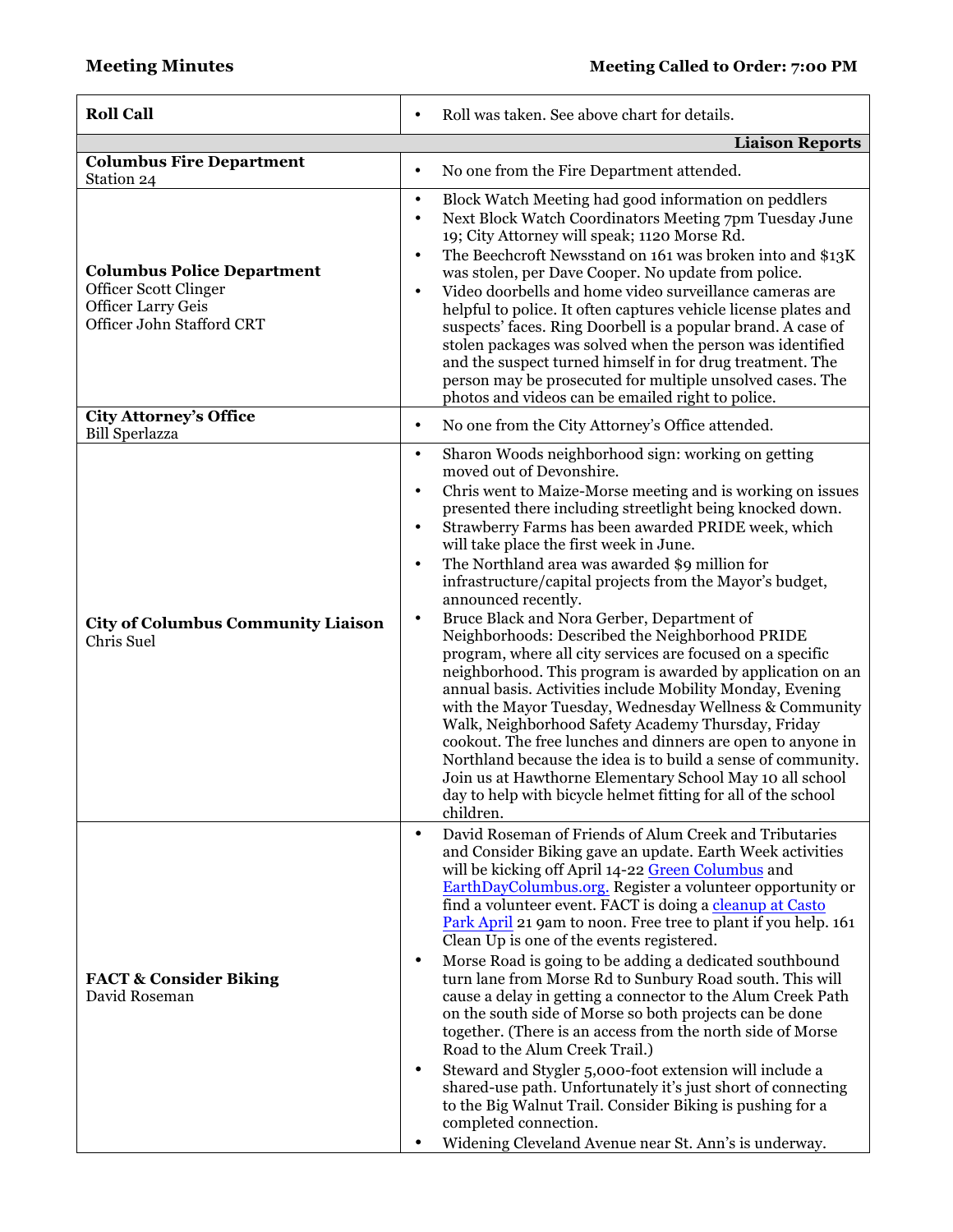|                                                                                   | There is going to be a bike lane on the new portion of<br>Cleveland Avenue in Westerville, and the city of Columbus                    |
|-----------------------------------------------------------------------------------|----------------------------------------------------------------------------------------------------------------------------------------|
|                                                                                   | will extended it south of 270 to the CMAX bus stop at<br>Corporate Exchange.                                                           |
|                                                                                   | The high water is pushing trash from the streets into the<br>٠                                                                         |
|                                                                                   | streams and rivers. Once the water goes down, trash and<br>litter will be left on the sides and will need to be cleaned up.            |
|                                                                                   | Friends of the Library Big Book Sale April 12-15 at the Main<br>$\bullet$<br>Library Auditorium. Proceeds support activities at the    |
|                                                                                   | library branches.                                                                                                                      |
| <b>Columbus Public Library Liaison</b><br>Keith Hanson (Karl Road Branch Manager) | Carnegie Authors Series: Sandra Cisneros, author of House<br>$\bullet$<br>on Mango Street April 20. Registration opens April 6.        |
|                                                                                   | Karl Road Branch. April begins new series of computer<br>$\bullet$<br>classes. We have many free classes for computer use,             |
|                                                                                   | Internet and software. Classes are Wednesday mornings                                                                                  |
|                                                                                   | 9:30-11:30am with no registration required.<br>This is a busy time of year for NABA. First shredding day<br>$\bullet$                  |
|                                                                                   | first Saturday in May at the Kroger on Morse Road.                                                                                     |
|                                                                                   | We have heard complaints of crime happening in parking lot<br>at new Kroger on Morse Road, including panhandling in                    |
|                                                                                   | parking lot. Dave has assured the people who complained<br>that he will be working with the police department, city                    |
|                                                                                   | attorney and Kroger security. Dave encourages everyone to                                                                              |
|                                                                                   | report all crime right away. It's a beautiful new store and<br>since we've lost so many supermarkets, we need to take care             |
|                                                                                   | of the ones we have left.                                                                                                              |
| <b>Northland Area Business Association</b><br>Dave Cooper                         | George Schmidt: we have a cleanup Saturday. White Castle<br>٠<br>is sponsoring breakfast.                                              |
|                                                                                   | Flag Day June 14 we're going to have a Flag Day Celebration<br>$\bullet$                                                               |
|                                                                                   | on 161 with flags lining the road. We're going to have a<br>celebration that evening at Columbus Square with the                       |
|                                                                                   | Northland Marching Band. We're working toward diversity                                                                                |
|                                                                                   | and including all of our immigrant businesses. 50 states, 50<br>cultures. Please volunteer and publicize to your civic                 |
|                                                                                   | associations and schools.<br>A member asked more about crime at Kroger - Dave Cooper<br>$\bullet$                                      |
|                                                                                   | mentioned that it's private property, so we need people to                                                                             |
|                                                                                   | call in when they see something.<br><b>Selected Discussions</b>                                                                        |
|                                                                                   | Reynaldo Stargell, Administrator for Traffic Management at City                                                                        |
|                                                                                   | of Columbus and Ryan Lowe, Traffic Engineering Section<br>Manager                                                                      |
|                                                                                   | The study focused on I-71 and Cleveland Avenue                                                                                         |
|                                                                                   | MORPC Top Crash Intersections – these have been on the list for<br>several years running:                                              |
|                                                                                   | #3 161 and Maple Canyon<br>$\bullet$                                                                                                   |
|                                                                                   | #9 161 at Cleveland Avenue<br>#19 161 at Karl Road                                                                                     |
|                                                                                   | 161 has service roads (collector/distributor roads). Normally                                                                          |
| <b>Round Table Discussion: 161 Corridor</b><br><b>Study</b>                       | there are 32 conflict points in a typical intersection. These roads<br>provide a benefit to limit the number of driveway accesses, but |
|                                                                                   | this creates 96 conflict points in the intersection. There have been                                                                   |
|                                                                                   | three public presentations in 2016 and 2017 to discuss plans.<br>The plan contains some short-term and long-term proposals.            |
|                                                                                   |                                                                                                                                        |
|                                                                                   | <b>Long Term Preferred Alternative:</b>                                                                                                |
|                                                                                   | Medians to block left turns from service roads. For those<br>1.                                                                        |
|                                                                                   | who now have to turn right, they can move through the<br>intersection and use a mini-roundabout on the opposite                        |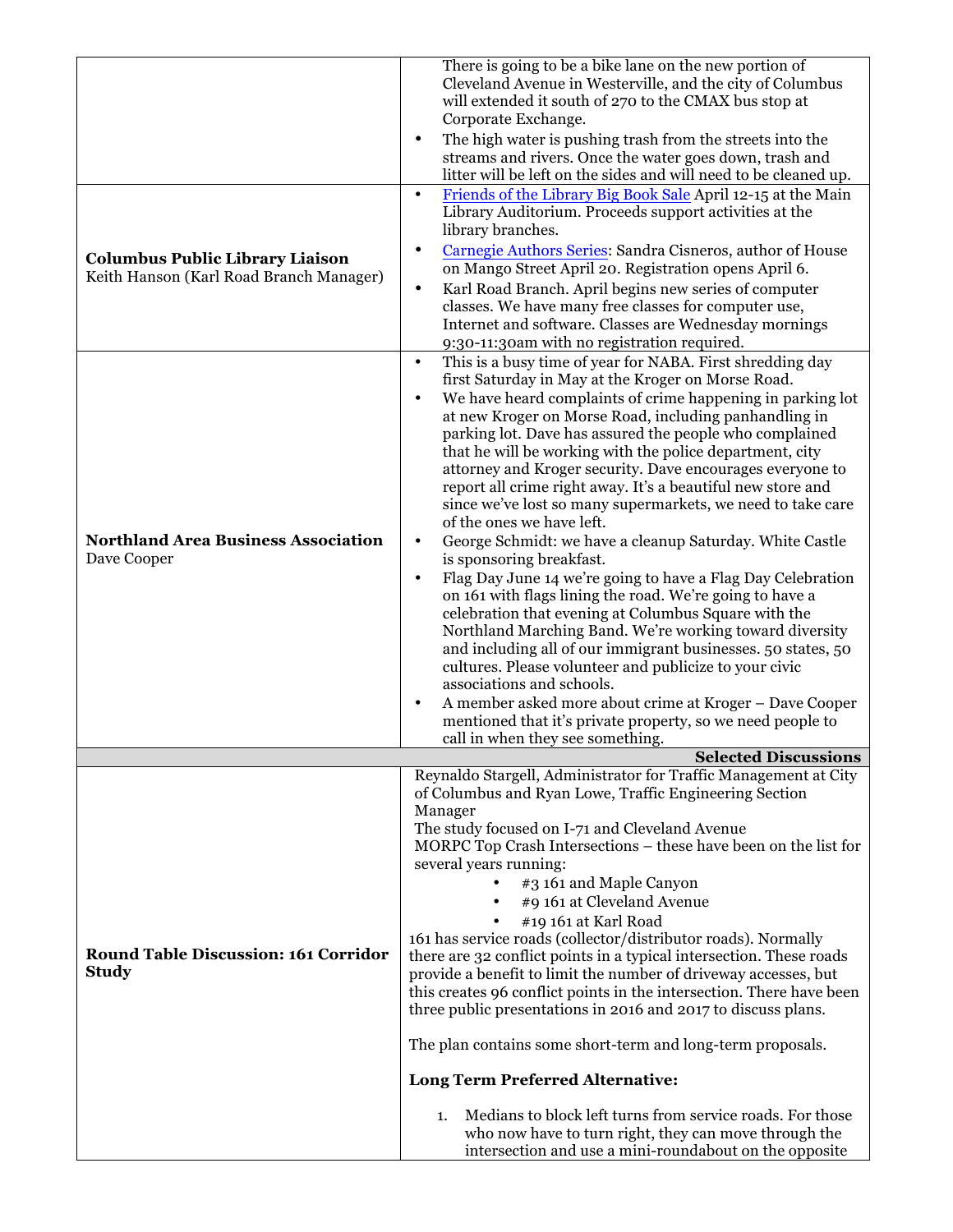|                                                                   | side to turn around. (A member suggested making the<br>median pointed/peaked at the top to discourage<br>panhandlers.)                                                                                                                                                                                                                                                                                                                                                                                                                                                                                                                                                                                                                                                                                                                                                                                                                                                                                                                                                                  |
|-------------------------------------------------------------------|-----------------------------------------------------------------------------------------------------------------------------------------------------------------------------------------------------------------------------------------------------------------------------------------------------------------------------------------------------------------------------------------------------------------------------------------------------------------------------------------------------------------------------------------------------------------------------------------------------------------------------------------------------------------------------------------------------------------------------------------------------------------------------------------------------------------------------------------------------------------------------------------------------------------------------------------------------------------------------------------------------------------------------------------------------------------------------------------|
|                                                                   | Maintain services roads as two-way traffic. (One-way<br>2.<br>service road idea was not pragmatic. Eliminating service<br>roads for driveway access was not practical due to more<br>conflict points and legally needing to provide businesses<br>access to a public road.)                                                                                                                                                                                                                                                                                                                                                                                                                                                                                                                                                                                                                                                                                                                                                                                                             |
|                                                                   | The service roads will be reconstructed or repaved.<br>3.                                                                                                                                                                                                                                                                                                                                                                                                                                                                                                                                                                                                                                                                                                                                                                                                                                                                                                                                                                                                                               |
|                                                                   | Construction of a shared use path for pedestrians on 161.<br>4.                                                                                                                                                                                                                                                                                                                                                                                                                                                                                                                                                                                                                                                                                                                                                                                                                                                                                                                                                                                                                         |
|                                                                   | <b>Short Term Alternative A: Additional light at 161 and</b><br>Cleveland Avenue: A lot of the crashes are because people trying<br>to get out of the Speedway and other businesses are cutting across<br>stopped traffic and trying to turn. We are going to install an<br>additional traffic light north of the main light, scheduled for<br>summer/fall 2019.                                                                                                                                                                                                                                                                                                                                                                                                                                                                                                                                                                                                                                                                                                                        |
|                                                                   | <b>Short Term Alterative B: Don't Block the Box: Striped</b><br>pavement to keep people out of the service road intersection and<br>permit right turn only from service road during busy times.                                                                                                                                                                                                                                                                                                                                                                                                                                                                                                                                                                                                                                                                                                                                                                                                                                                                                         |
|                                                                   | Short Term Alternative C: Protected Left Turn: Instead of<br>allowing people to turn on green OR green arrow, allow the turn<br>on green arrow only.                                                                                                                                                                                                                                                                                                                                                                                                                                                                                                                                                                                                                                                                                                                                                                                                                                                                                                                                    |
|                                                                   | MORPC grant application funding will influence timing of the<br>project. Cost may be about \$15 million.                                                                                                                                                                                                                                                                                                                                                                                                                                                                                                                                                                                                                                                                                                                                                                                                                                                                                                                                                                                |
|                                                                   | Members asked about efficacy of yellow stanchions to prevent<br>cutting corners and driving over medians.                                                                                                                                                                                                                                                                                                                                                                                                                                                                                                                                                                                                                                                                                                                                                                                                                                                                                                                                                                               |
|                                                                   | George Schmidt commented that traffic is often backed up past<br>where the roundabout is going to be. School buses also impact<br>this and cause backed up traffic. Signal timing may help, city<br>officials said.                                                                                                                                                                                                                                                                                                                                                                                                                                                                                                                                                                                                                                                                                                                                                                                                                                                                     |
|                                                                   | Members commented that the aesthetics could be improved with<br>buried utilities and pole-mounted traffic signals but city officials<br>expressed doubt about the feasibility of burying the utility wires.                                                                                                                                                                                                                                                                                                                                                                                                                                                                                                                                                                                                                                                                                                                                                                                                                                                                             |
| Sudarshan Pyakurel,<br><b>Bhutanese Community of Central Ohio</b> | Bhutanese Community – ours in Columbus is one of the<br>$\bullet$<br>largest in the United States. Ethnic Nepalese from the nation<br>of Bhutan. Both words are used interchangeably.<br>We have a small grant to educate neighborhood groups<br>$\bullet$<br>about our community.<br>We are doing our annual health fair April 28 11am to 4pm<br>$\bullet$<br>We are doing education to schools, apartments and civic<br>$\bullet$<br>associations. Our community is filled with very hard-<br>working folks who are home buyers. Our people are going<br>and working with many employers. However our teenagers<br>growing up here have typical immigrant transition struggles,<br>as well as our elderly who are not familiar here and<br>sometimes cross against traffic. If you are with a school or<br>civic association, we can come talk to your group to explain<br>about our culture. We are also educating our culture to<br>integrate better into Columbus. Contact him at<br>spyakurel@bnccohio.org or 614-396-8965.<br>George Schmidt said two Bhutanese families adopted |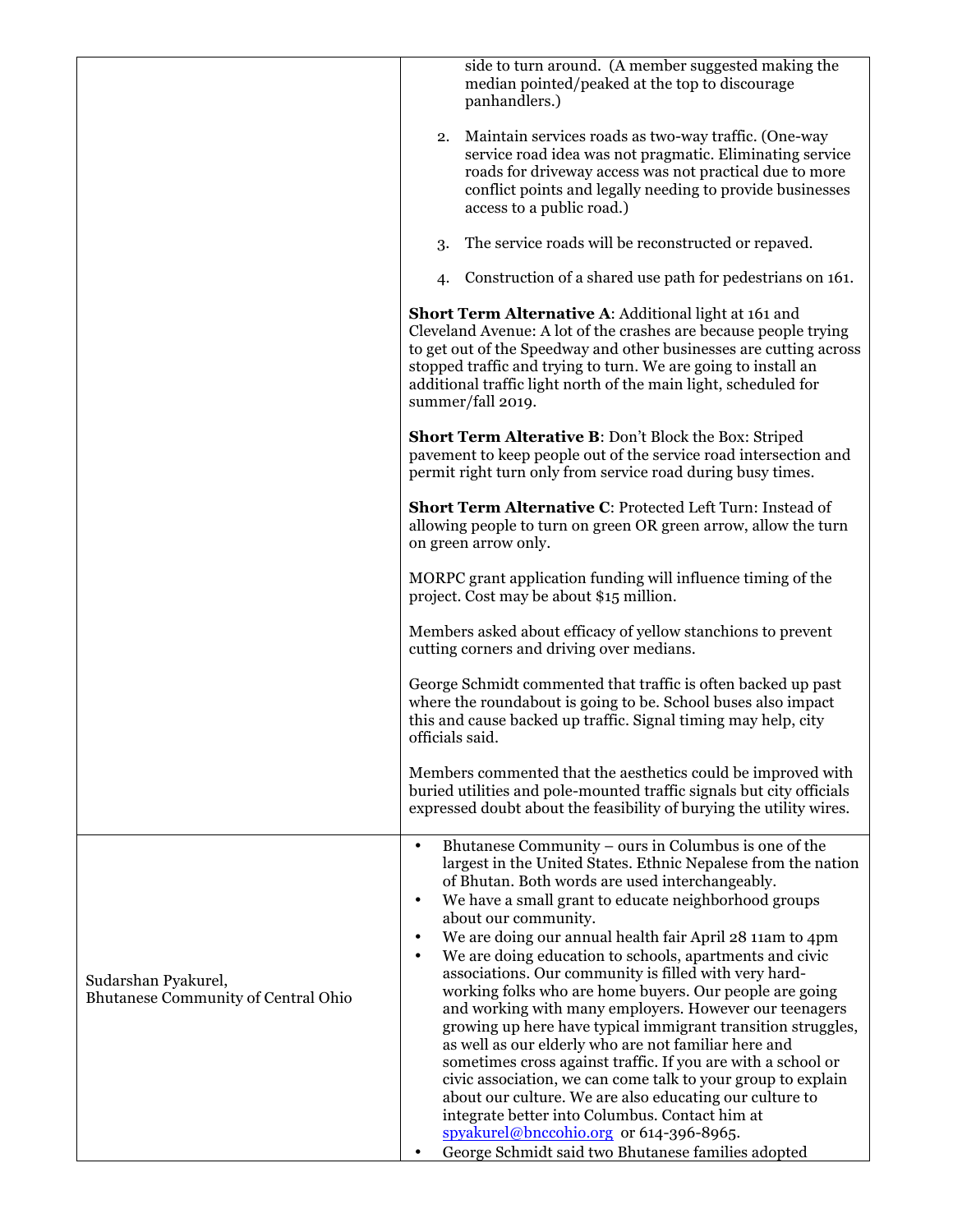|                                                                                                            | landscaping boxes and people from that community                                                                                                                                                                                                                                                                                                                                                                                                                                                                                                                                                                                                                                                                                                                                                                                                                                                                                                                                                            |
|------------------------------------------------------------------------------------------------------------|-------------------------------------------------------------------------------------------------------------------------------------------------------------------------------------------------------------------------------------------------------------------------------------------------------------------------------------------------------------------------------------------------------------------------------------------------------------------------------------------------------------------------------------------------------------------------------------------------------------------------------------------------------------------------------------------------------------------------------------------------------------------------------------------------------------------------------------------------------------------------------------------------------------------------------------------------------------------------------------------------------------|
|                                                                                                            | participate in clean ups, which he appreciates.                                                                                                                                                                                                                                                                                                                                                                                                                                                                                                                                                                                                                                                                                                                                                                                                                                                                                                                                                             |
|                                                                                                            | <b>NCC Officer Reports</b>                                                                                                                                                                                                                                                                                                                                                                                                                                                                                                                                                                                                                                                                                                                                                                                                                                                                                                                                                                                  |
| <b>Treasurer</b><br><b>Felix Quachey</b>                                                                   | Reminder that the Banquet expense is not an optional part<br>of fees for membership in NCC. It is an additional piece of<br>the membership that underwrites the event and allows us to<br>avoid a fundraising drive just to host the event.                                                                                                                                                                                                                                                                                                                                                                                                                                                                                                                                                                                                                                                                                                                                                                 |
| <b>Secretary</b><br><b>Alice Foeller</b>                                                                   | Thanks for turning in RSVPs and registrations for banquet<br>$\bullet$<br>Devonshire has applied to application to the NCC and the<br>$\bullet$<br>Executive Committee will be reviewing that pending<br>approval.                                                                                                                                                                                                                                                                                                                                                                                                                                                                                                                                                                                                                                                                                                                                                                                          |
| <b>Vice President</b>                                                                                      | Reported participation in the 161 Task Force Cleanup Day<br>$\bullet$                                                                                                                                                                                                                                                                                                                                                                                                                                                                                                                                                                                                                                                                                                                                                                                                                                                                                                                                       |
| <b>Roger Davidson</b>                                                                                      | $\bullet$                                                                                                                                                                                                                                                                                                                                                                                                                                                                                                                                                                                                                                                                                                                                                                                                                                                                                                                                                                                                   |
| President<br>Alicia Ward                                                                                   | Progress on community nonprofit center: A roundtable was<br>held at Imprem food pantry and we attended. PNC Bank,<br>Councilmember Remy, etc. attended. We want to open a<br>community center that would be a one-stop location for<br>families. On Friday we'll be touring the Continent to see if<br>that might be a possible location.<br>The Franklin County Consortium for Good Government will<br>$\bullet$<br>be holding Candidates Night on April 12 at the Delaware<br>Community Center for Education; 19 candidates for the<br>primary for the Ohio's 12th Congressional District. Channel 6<br>will broadcast it live. Also a Forum on Ballot Issues May 3,<br>St. Philips Episcopal in downtown Columbus for State Issue<br>1 (redistricting US Congressional districts), and Issue 3<br>(Columbus City Council charter amendments to city<br>charter).                                                                                                                                         |
|                                                                                                            | <b>NCC Committee Reports</b>                                                                                                                                                                                                                                                                                                                                                                                                                                                                                                                                                                                                                                                                                                                                                                                                                                                                                                                                                                                |
| <b>Nominating Committee</b><br>Ken Gilbert                                                                 | No report<br>$\bullet$                                                                                                                                                                                                                                                                                                                                                                                                                                                                                                                                                                                                                                                                                                                                                                                                                                                                                                                                                                                      |
| <b>Banquet Committee</b><br>Alicia Ward, Chair                                                             | Banquet Committee - all is going well. You can buy tickets<br>$\bullet$<br>online at the NCC website under Events. Tickets sales end<br>Wed. April 11.                                                                                                                                                                                                                                                                                                                                                                                                                                                                                                                                                                                                                                                                                                                                                                                                                                                      |
| <b>Independence Day Parade Committee</b><br><b>Emmanuel Remy, Chair</b><br>Web site is northlandparade.org | This is an important tradition and we need someone to step<br>$\bullet$<br>up and take charge of the parade committee.<br>If you wish to assist, call 614-645-8502. Sandra Lopez will<br>serve as contact for Councilman Remy.                                                                                                                                                                                                                                                                                                                                                                                                                                                                                                                                                                                                                                                                                                                                                                              |
| <b>Development Committee</b><br>Dave Paul, Chair                                                           | Please don't unsubscribe to outside groups and emails from<br>$\bullet$<br>the NCC listserv, as this unsubscribes the entire listserv.<br>Shredding Day - This will be our 23rd Kroger Morse Rd 10-<br>٠<br>2pm. Need volunteers. More information is available on the<br>NCC events page.<br>Development agenda included Hamilton Road development<br>$\bullet$<br>for a residential development to face the freeway to promote<br>HQ Flats. They are not obnoxious. We recommended<br>approval.<br>The Ohio State University is purchasing a portion of the<br>$\bullet$<br>Target site at Hamilton Road to open an ambulatory care<br>center to provide some hospital services and doctor's offices.<br>We recommended approval.<br>The remaining portion of that shopping center had changes<br>$\bullet$<br>to the layout to accommodate OSU development, including a<br>different and smaller Target store. We recommended<br>approval.<br>At 161 and Route 3 we had a request for a cellular antenna |